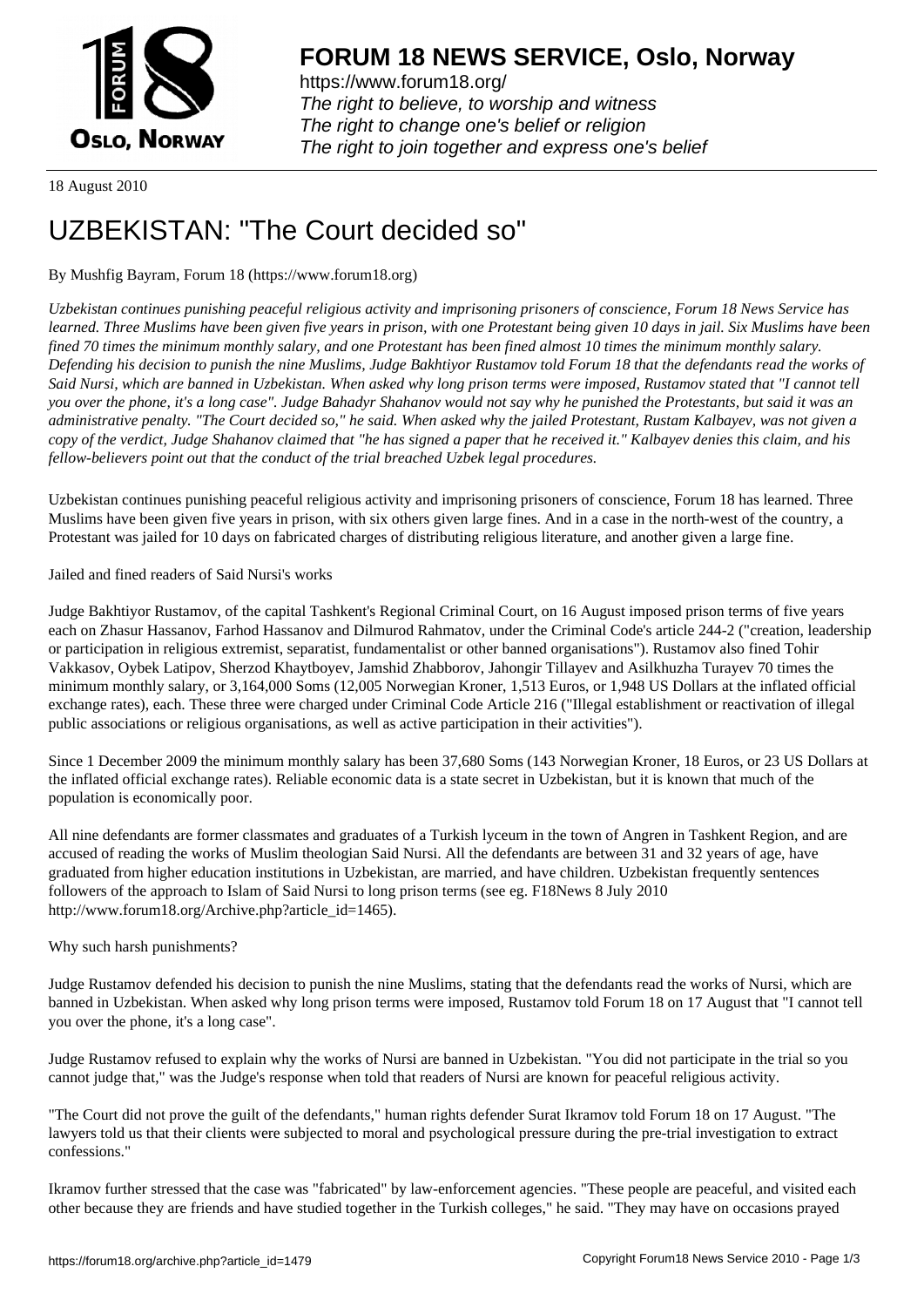#### Protestant jailed for 10 days

Judge Bahadyr Shahanov of Kungrad [Qunghirot] District Court in the north-western Karakalpakstan [Qoraqalpoghiston] Region on 5 August imposed a 10-day administrative arrest sentence on Rustam Kalbayev. Judge Shahanov also fined Gulbahar (last name not given), from the same Pentecostal church, almost 10 times the minimum monthly salary or 370,000 Soms (1,403 Norwegian Kroner, 177 Euros, or 228 US Dollars at the inflated official exchange rates), a source from Kungrad told Forum 18.

State-imposed restrictions on freedom of religion or belief are particularly tight in Karakalpakstan, and all non-Russian Orthodox and non-state-controlled Muslim activity is banned and a criminal offence (see eg. F18News 23 April 2010 http://www.forum18.org/Archive.php?article\_id=1435).

Both the defendants are members of a Full Gospel Pentecostal Church. Fellow believers told Forum 18 on 18 August that Kalbayev was released from Kungrad District Police Station, where he was jailed, on 15 August. "He was not treated badly while under arrest but we are disturbed and concerned for the punishment," one believer complained. They added that Kalbayev still does not have a copy of the verdict, despite asking for this.

## Statements written under pressure

Murad Paluanov, Deputy Prosecutor of Kungrad District, officially summoned Kalbayev at the end of July. Once in the Prosecutor's Office, it was claimed to him that Gulbahar had written a statement stating that a Bible and CD disks found in her house and confiscated from her were given to her by Kalbayev. Both were placed under pressure by police to write statements, and Kalbayev denied the claims in his statement.

The authorities in Uzbekistan often use violence and torture, or threats of this against those they detain (see eg. F18News 5 August 2010 http://www.forum18.org/Archive.php?article\_id=1476).

Both defendants were released, but then on 5 August summoned again to the Prosecutor's Office. When they arrived, they were taken directly taken to the court to be punished.

Kalbayev was verbally told that he was being charged under Administrative Code Article 241 ("teaching religious beliefs without specialised religious education and without permission from the central organ of a [state-registered] religious organisation, as well as teaching religious beliefs privately"). However – against Uzbek law – he was not given a copy of the indictment.

# "The Court decided so"

Deputy Prosecutor Paluanov refused to comment on the case on 18 August. "I cannot give any comments on this case, please ask all your questions to the court, which made the decision," he told Forum 18. He then put the phone down when Forum 18 asked why he summoned the Protestants to his office.

Judge Shahanov of Kungrad District Court would not say why he punished the defendants, but said it was an administrative penalty. "The Court decided so," he said when asked why both were not summoned to the Court for the trial, but were taken there from the Prosecutor's Office.

Judge Shahanov also objected when asked why Kalbayev still does not have a copy of the Court decision, claiming that "he has signed a paper that he received it." Kalbayev denies this claim. Judge Shahanov declined to answer any more questions, claiming to Forum 18 that he was busy.

## Ongoing trial

Tashkent's Sobir-Rakhimov District Criminal Court under Judge Rahimzhon Aliyev is conducting a criminal case against eleven Muslims under the Criminal Code's Article 216 ("Illegal establishment or reactivation of illegal public associations or religious organisations, as well as active participation in their activities"). Abdukahor Aripov, Hassan Sadykov, Komilzhon Inagamov, Hassan Usmonov, Mirzokir Muhamedsaidov, Muminzhon Zakirov, Bakhtiyor Kadyrov, Murad Manapov, Mirsharof Mirzayev, Farhod Abdusattarov, Zhura Irgashev are accused in the indictment, which Forum 18 has seen, of having "met in private flats and homes, held private lessons on religion, and learned about various religious movements such as 'wahhabism', 'Islamic armies', 'repentance', 'Islamic conviction'". A verdict is expected soon (see F18News 23 September 2010 http://www.forum18.org/Archive.php?article\_id=1491). (END)

For a personal commentary by a Muslim scholar, advocating religious freedom for all as the best antidote to Islamic religious extremism in Uzbekistan, see http://www.forum18.org/Archive.php?article\_id=338.